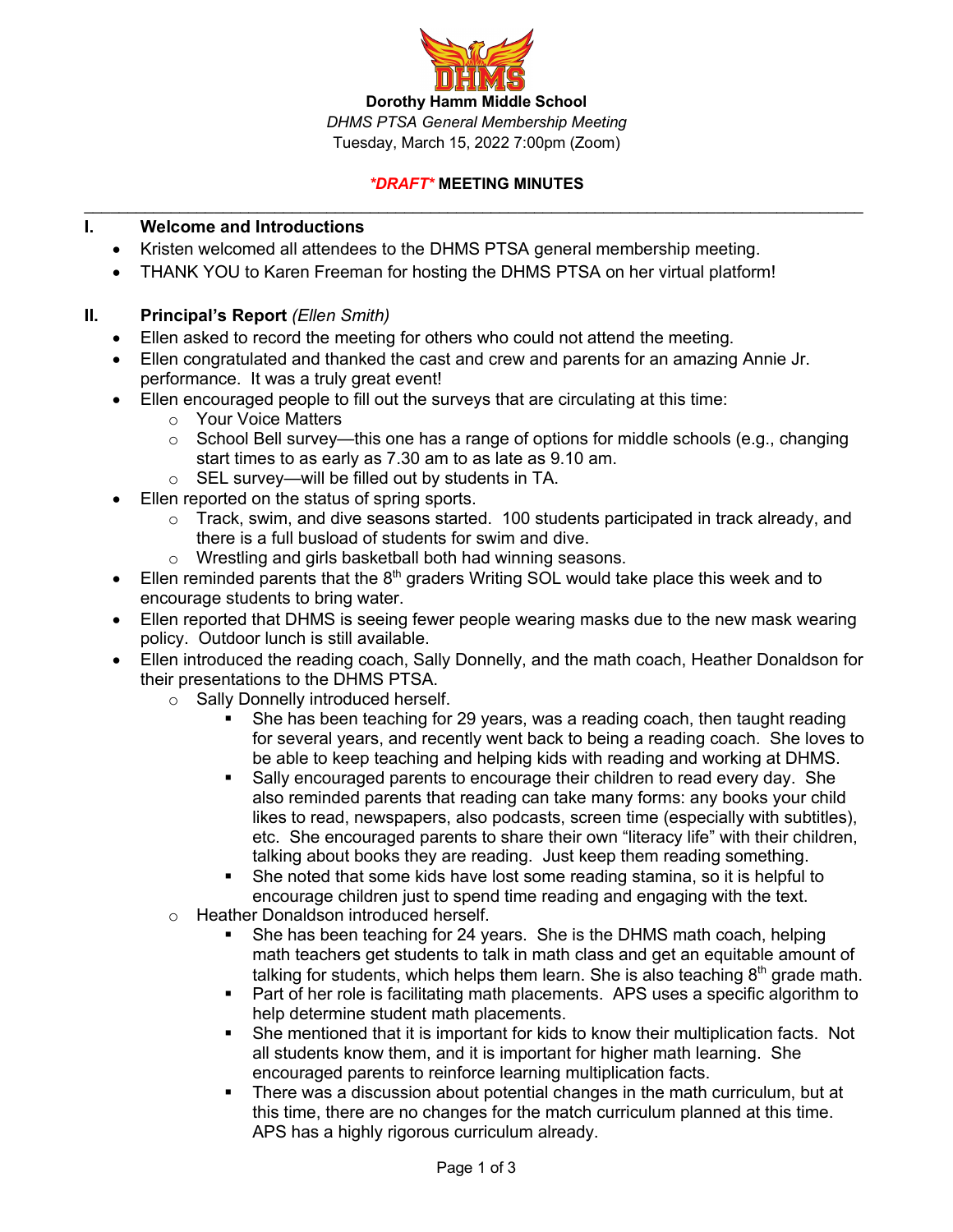

#### *\*DRAFT\** **MEETING MINUTES** \_\_\_\_\_\_\_\_\_\_\_\_\_\_\_\_\_\_\_\_\_\_\_\_\_\_\_\_\_\_\_\_\_\_\_\_\_\_\_\_\_\_\_\_\_\_\_\_\_\_\_\_\_\_\_\_\_\_\_\_\_\_\_\_\_\_\_\_\_\_\_\_\_\_\_\_\_\_\_\_\_\_\_\_\_\_\_\_\_\_

- In June there will be another math inventory. That, along with performance on any SOL and in class, will be used to determine math placement.
- o Sally and Heather thanked the PTSA for the classroom grants and materials for classrooms.

# **III. Record Prior Items**

- At the February meeting, Kristen reminded PTSA members to vote on the October General Membership Meeting minutes. Following that February meeting, the membership voted by electronic ballot to approve the October meeting minutes.
- Kristen noted that PTSA members would need to vote to approve the February meeting minutes by March 16, 2022. The link would be provided by email and attached in the chat window for the Zoom meeting.

# **IV. President's Report** *(Kristen Shattuck)*

- Kristen noted that the PTSA is planning a spring community event, similar to what we organized for the Back-to-School community event in the fall. The date is April 29. The PTSA will be looking for lots of parent volunteers to make the event a success.
- Kristen also mentioned that there are lots of committees for people to participate in next year. The positions of President and Treasurer for the PTSA will also be open next year. The nominating committee will be meeting soon to seek candidates.
- Kristen noted that we will need more parent volunteers to assist with the  $8<sup>th</sup>$  grade promotion, in particular,  $6<sup>th</sup>$  and  $7<sup>th</sup>$  grade parents to help with reception.
- Programs (*Christa Mansur*)
	- $\circ$  Christa mentioned that spirit wear can be ordered before Spring Break and will be available after Spring Break. There will also be some items available for sale at the spring community event. The deadline for purchasing spirit wear is March 28.
- Community report (*Kristen Shattuck*)
	- $\circ$  Kristen asked if anyone could volunteer to help with planning a couple of DHMS Dines Out events for the spring.
	- $\circ$  Kristen also mentioned that the board of the Cherrydale Farmers Market has approached the DHMS PTSA to get the word out that they are looking for a board member and would like someone on their board to represent the PTSA and DHMS. Kristen said that anyone interested could contact her or wait for further information in the newsletter.

# **V. Treasurer's Report** (*Kami Ragsdale*)

- Kami provided an overview of the February financial report.
	- $\circ$  Kami reported that current income to date (as of February 28, 2022) is \$36,598. The ending cash balance as of 2/28/22 (less outstanding checks) is \$40,648.

# **VI. New Business**

# **VII. Upcoming Dates**

• **Wednesday, March 16th** - Early Release (11:54am Dismissal) *\*B Day (Gold Day)\**